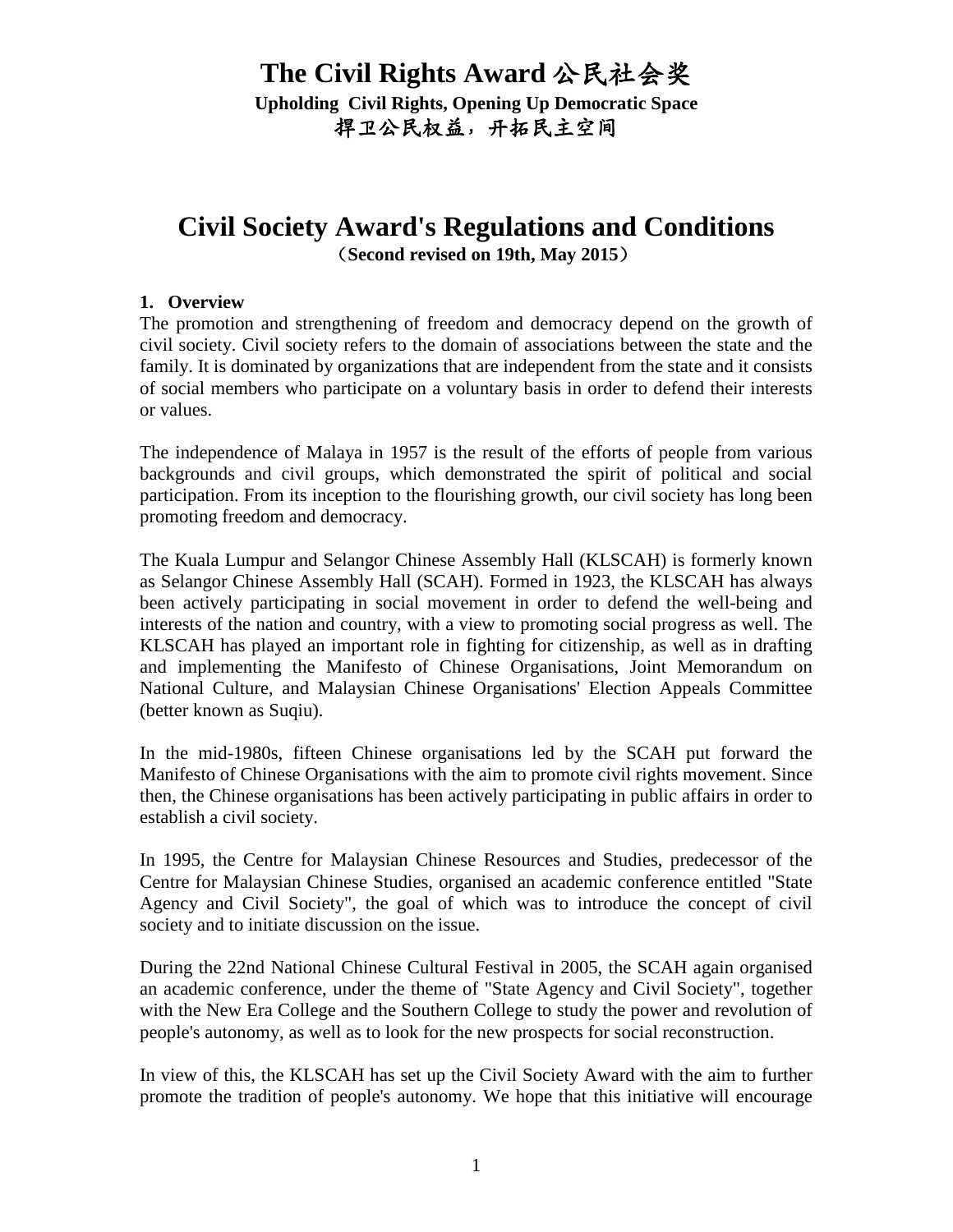# **The Civil Rights Award** 公民社会奖 **Upholding Civil Rights, Opening Up Democratic Space** 捍卫公民权益,开拓民主空间

more individuals and organisations to participate in pushing for social progress and to establish a civil society.

#### **2. Objectives**

- (a) To acknowledge individuals and organisations on their contributions to civil society;
- (b) To encourage more individuals and organisations to participate in pushing for social reform, defending their civil rights, and opening up more space for democracy in order to strengthen the forces of civil society;
- (c) To promote multiculturalism and multiethnicism with the hope of improving the communication and interaction among different ethnic groups;
- (d) To promote the participation of Chinese organisations in public affairs and establishing a civil society.

#### **3. The Award**

The Award is given twice a year, which can be conferred on up to three individuals or organisations in no particular order.

#### **4. Eligibility and Nominations**

#### **(1) Eligibility**

Malaysian citizens and Malaysia-based organisations (irrespective of official registration status) are eligible for nomination.

#### **(2) Nomination Process**

(a) Nominations for individuals must be made by other individuals or organisations. Nominations for organisations can be made by the organizations concerned or other individuals or organisations.

(b) Nomination of groups which are subsidiary bodies of some other groups must be approved by their parent body.

(c) The Award Committee shall have the rights to recommend and nominate individuals or organisations.

#### **5. The Selection Committee**

(a) A seven-member Selection Committee shall be formed by prominent scholars and community leaders. The committee will verify the eligibility of nominees and select recipients of the award.

(b) All decisions by the committee are final.

#### **6. Criteria for Selection**

The committee will select recipients of the award according to the following criteria:

(a) Playing an important role in defending freedom of political participation and fighting for greater space for social freedom and democracy;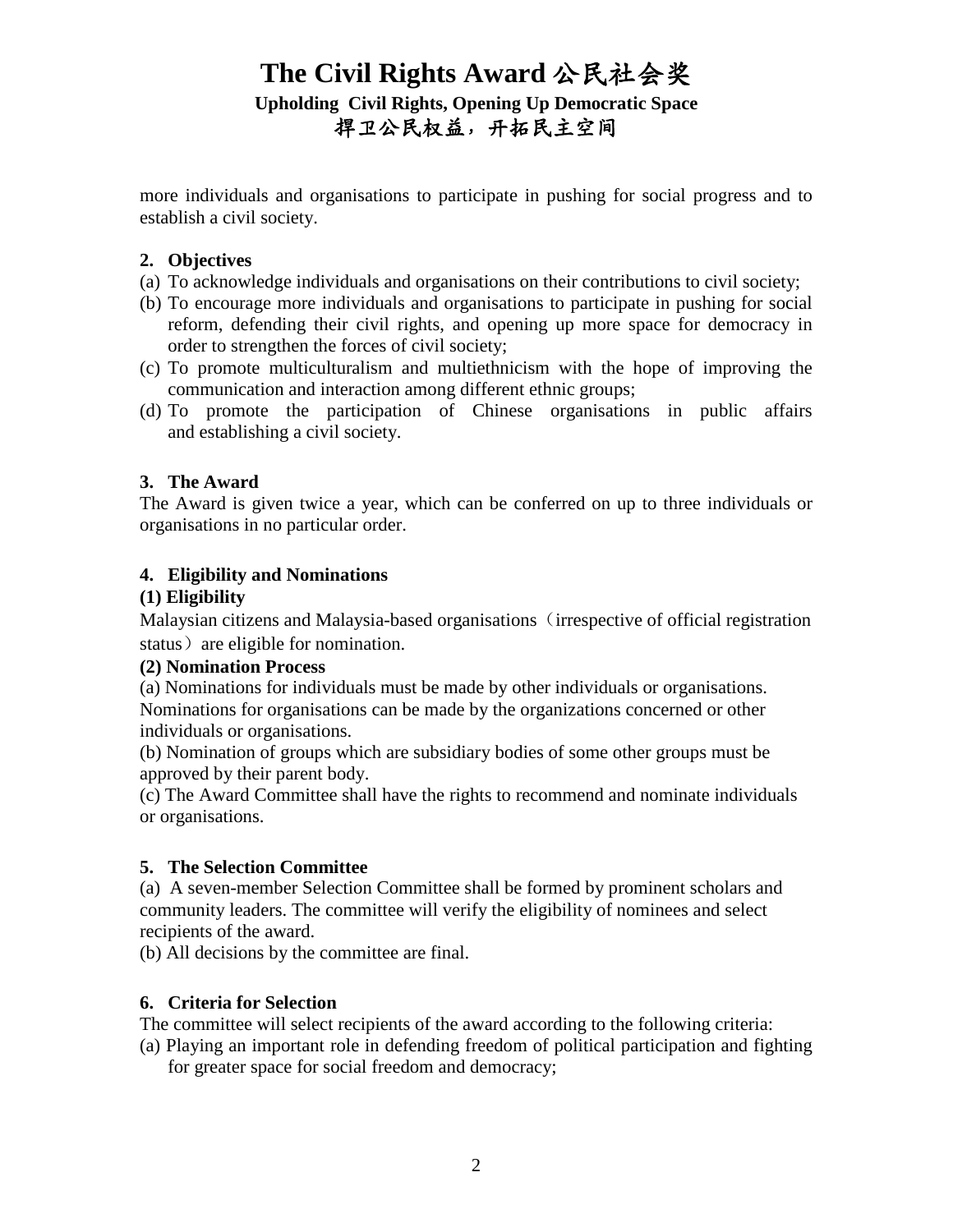# **The Civil Rights Award** 公民社会奖 **Upholding Civil Rights, Opening Up Democratic Space** 捍卫公民权益,开拓民主空间

- (b) Actively promoting the cooperation of civil groups from different background and areas;
- (c) Initiating and pioneering social reforms;
- (d) Promoting communications and interactions among different ethnic groups.

#### **7. Award Announcement**

The list of award recipients will be announced by the award committee and the award will be conferred later by the KLSCAH.

#### **8. Amount of Award**

- (a) Each recipient will be awarded RM 5000, a trophy and a certificate;
- (b) Each accepted nominee will be awarded a certificate.

#### **9. Amendment**

The KLSCAH reserves the rights to amend any of the award's regulations or conditions.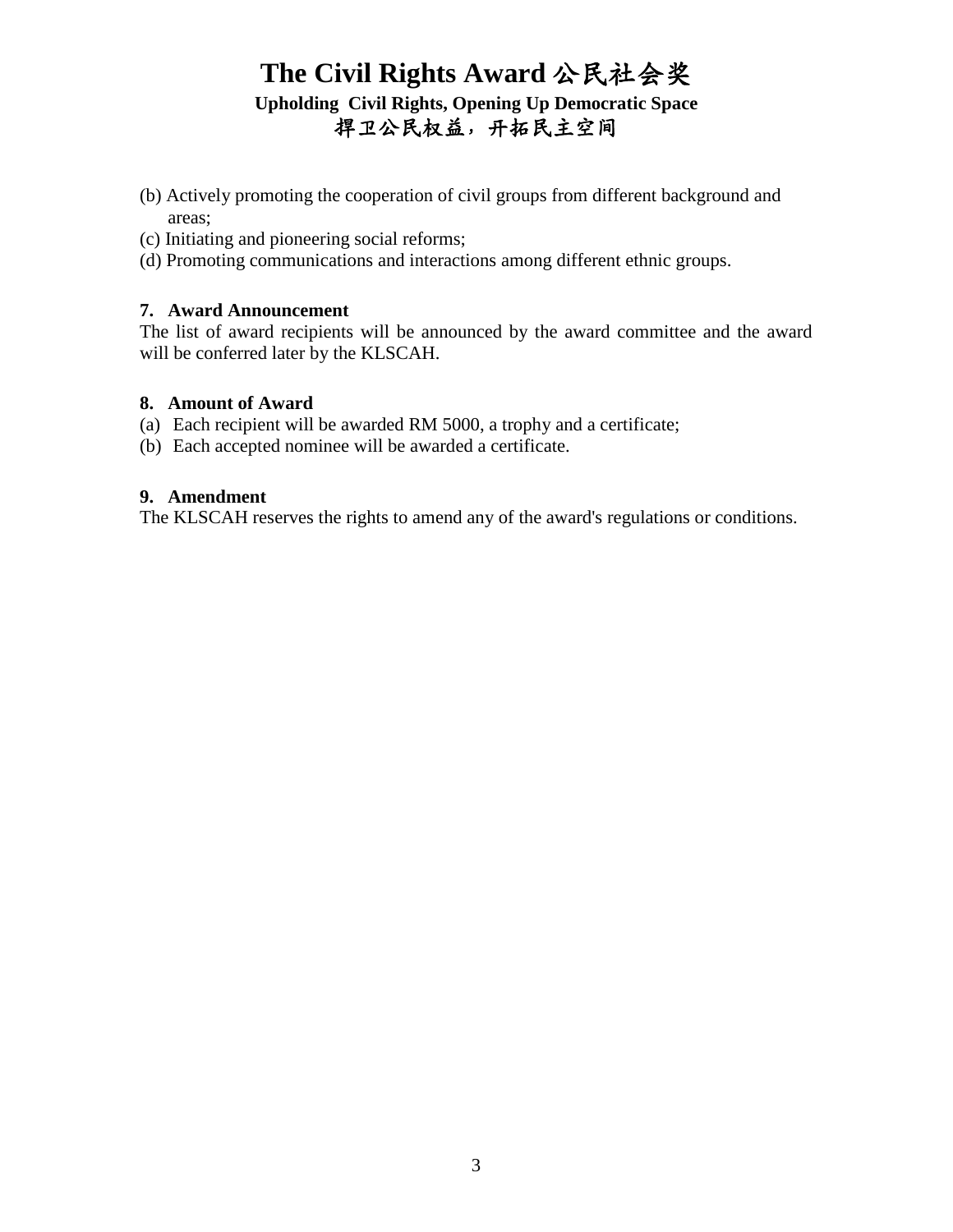**Upholding Civil Rights, Opening Up Democratic Space** 捍卫公民权益,开拓民主空间

# **Particulars of Nominee**

#### **1. Particulars of Nominee**

The nominee is required to submit the following information:

#### **Individual Nominee**

- Brief biography of the nominee (not less than 800 words).
- Speeches, articles, and any audio-visual information by or of the nominee.
- Introductory articles, news, internet information and any other audio-visual information about or related to the nominee.
- Awards and honours received by the nominee
- Nomination Form

#### **Organizational Nominee**

- Introduction of the nominee organization (not less than 800 words).
- Information (articles, books, websites, reports, any other audio-visual records) published by the nominee organization
- Introductory articles, news, internet information, audio visual information about or related to the nominee organization.
- Awards and honours received by the nominee organization.
- Agenda and annual planning of activities of the nominee organization
- Social activities participated by the nominee organization
- Nomination Form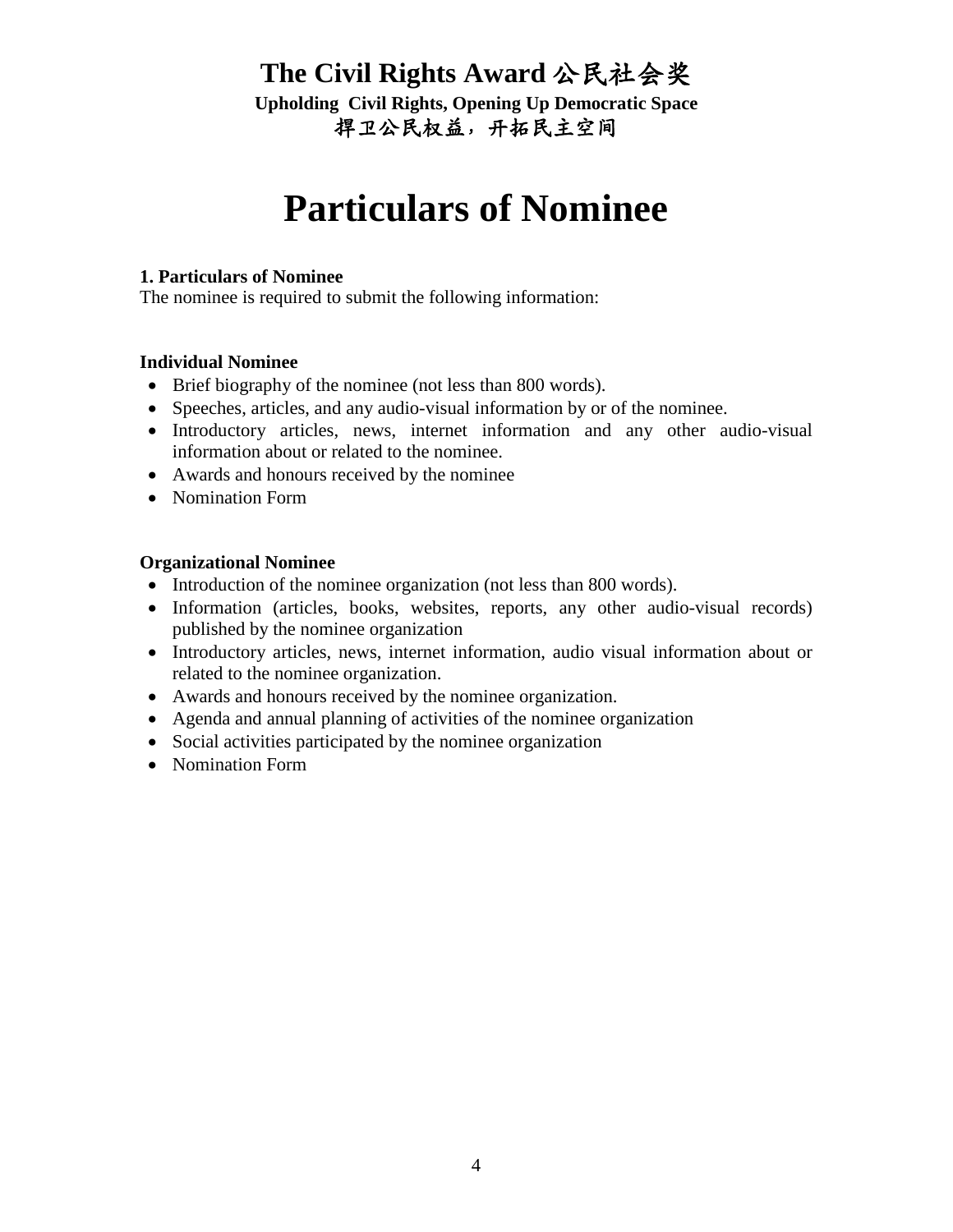**Upholding Civil Rights, Opening Up Democratic Space** 捍卫公民权益,开拓民主空间

# 《公民社会奖简章》

(2015 年 5 月 18 日第二次修订)

# 1. 缘起

自由民主的推进与巩固系于公民社会的壮大。所谓公民社会,是指国家与家庭之间 的中介社团领域,这领域由自主、与国家相分离的组织所占据,并由社会成员自愿 结合而成,以保护其利益或价值。

马来亚 1957 独立,乃是各社会阶层与公民团体协同努力的成果,彰显了独立议 政、参与社会的公共精神。公民社会从萌芽,直到成长与茁壮,推动着国家的自由 民主进步。

吉隆坡暨雪兰莪中华大会堂(简称隆雪华堂)的前身是雪兰莪中华大会堂(简称雪 华堂),成立于 1923 年,从公民权之争取,至建言国是;草拟及贯彻《华团宣 言》、《国家文化备忘录》、《马来西亚华人社团大选诉求》,隆雪华堂都秉持立 足民间,维护族群与国家利益,以及关注公共时政的精神,推动社会开放进步。

1980 年代中期,雪华堂领导的全国十五华团机构提出了《华团宣言》,倡导民权 运动,标志华团开启转型之路,积极介入国家政经文教事务,形塑公民社会。1995 年华社资料与研究中心(今华社研究中心之前身)举办了"国家机关与公民社会" 学术研讨会,引介公民社会概念,引领舆论风潮。

2005 年第 22 届全国华人文化节,雪华堂再与新纪元、南方学院举办"国家机关与 公民社会"学术研讨会,进一步探寻公民自主的力量及其变革,寻找社会改造的新 图景。

隆雪华堂而今筹设公民社会奖,乃是秉持继往开来的精神,进一步发扬公民自主的 传统,希望以此鼓励社会团体与个人参与推动社会进步,共同打造公民社会。

## 2. 宗旨

- (a)表扬团体及个人对公民社会的贡献;
- (b)鼓励团体及个人参与推动社会改革,捍卫公民权益,开拓自由民主空 间,以壮大公民社会力量;
- (c)提倡多元文化、多元族群主义,鼓励社会推动族群间的交流与互动;
- (d)推动华团独立参与公共事务,打造公民社会。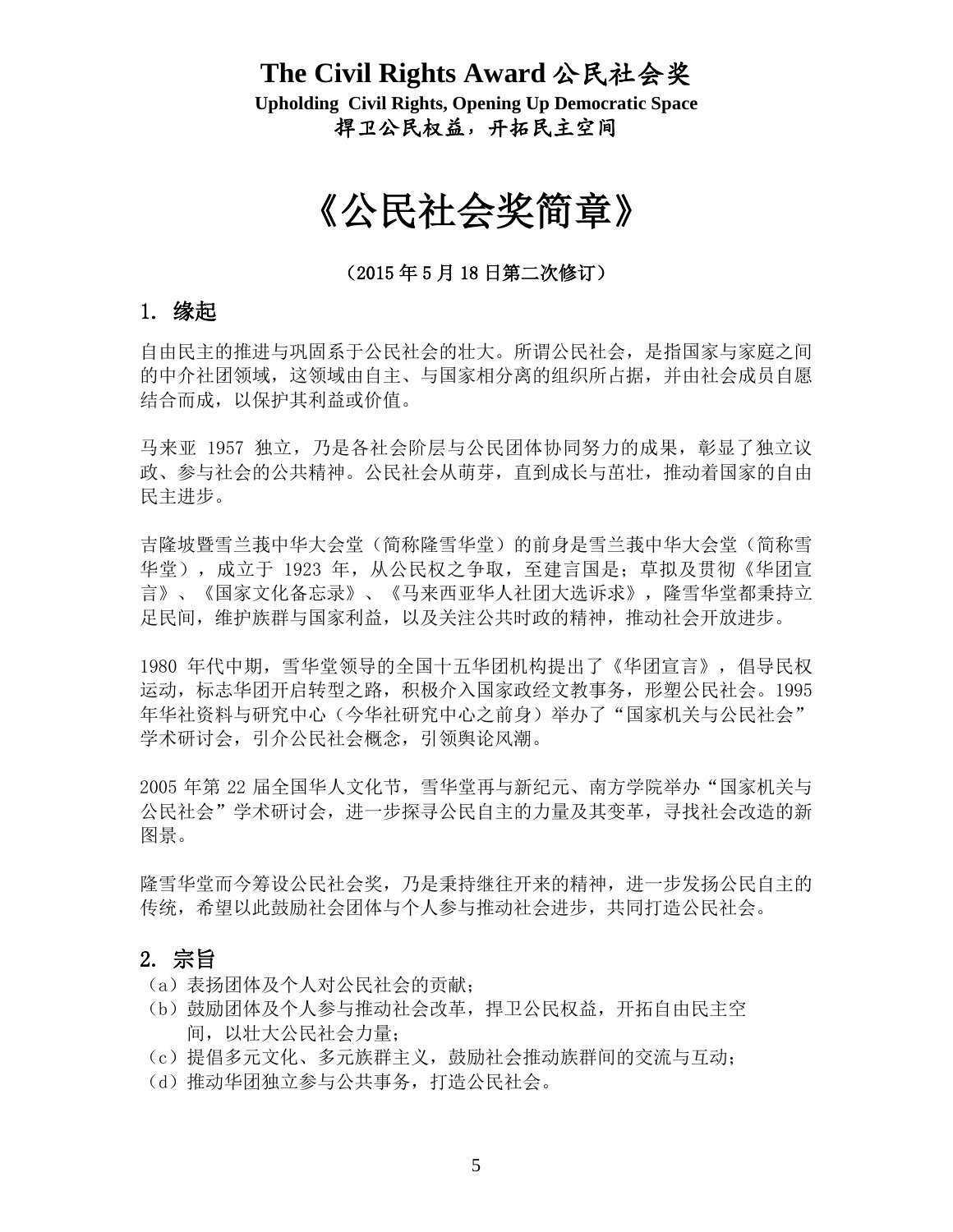**Upholding Civil Rights, Opening Up Democratic Space** 捍卫公民权益,开拓民主空间

## 3. 奖项

每两年颁发一次,每一次可表扬最多三个团体或个人,奖项不分排名先后。

## 4. 提名资格及提名办法

- (1)提名资格
	- 举凡马来西亚公民或国内团体(包括未注册)皆有资格提名或被提名。
- (2)提名办法
- (a)个人方面,须获个人或团体提名;团体则可以自行提名,或由其他个人或团 体提名。
- (b)附属团体必须获得母会核准。
- (c)遴选委员会有权推荐及提名个人或团体。

### 5. 遴选委员会

- (1)隆雪华堂将邀请专家学者与社会贤达,共同组成的"公民社会奖遴选委员 会",负责审核提名与遴选有资格获表扬者。
- (2)遴选委员会的决定将是最后的决定。

## 6. 评审标准

遴选委员会将根据以下评审标准遴选:

- (a)坚守公民独立议政之角色,拓展社会自由民主之空间;
- (b)发挥结社之力量,推进公民团体之结盟,以及跨领域的合作;
- (c)启发与引领社会创造性的改革实践;
- (d)推动族群交流与互动。

## 7. 公告与颁奖时间

得奖名单由公民社会奖遴选委员会公告,并择日由隆雪华堂颁发。

## 8. 奖励

(a)不论团体或个人,得奖者将获颁发 5000 令吉奖励金、奖杯及奖状; (b)所有获得提名并入围者,将获颁发奖状。

### 9. 备注

本准则若有未完善之处,隆雪华堂有权增删之。